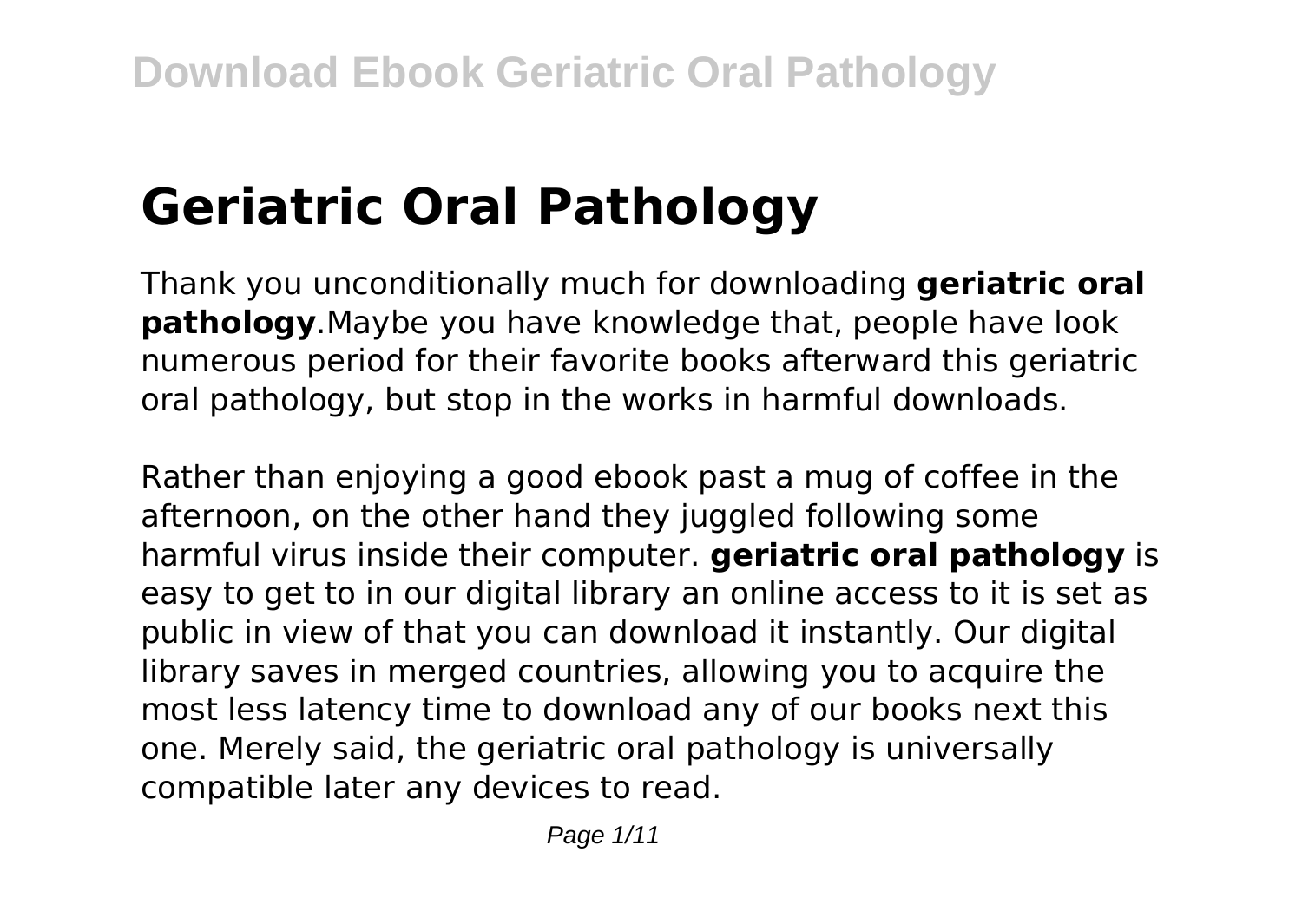Better to search instead for a particular book title, author, or synopsis. The Advanced Search lets you narrow the results by language and file extension (e.g. PDF, EPUB, MOBI, DOC, etc).

#### **Geriatric Oral Pathology**

The five most prevalent oral lesions in the geriatric population in the present study in descending order of frequency were squamous cell carcinoma, focal fibrous hyperplasia (irritation fibroma), radicular cyst, osteomyelitis and epithelial dysplasia, respectively.

**Geriatric oral lesions: A multicentric study - Dhanuthai ...** The five most prevalent oral lesions in the geriatric population in the present study in descending order of frequency were squamous cell carcinoma, focal fibrous hyperplasia (irritation fibroma), radicular cyst, osteomyelitis and epithelial dysplasia,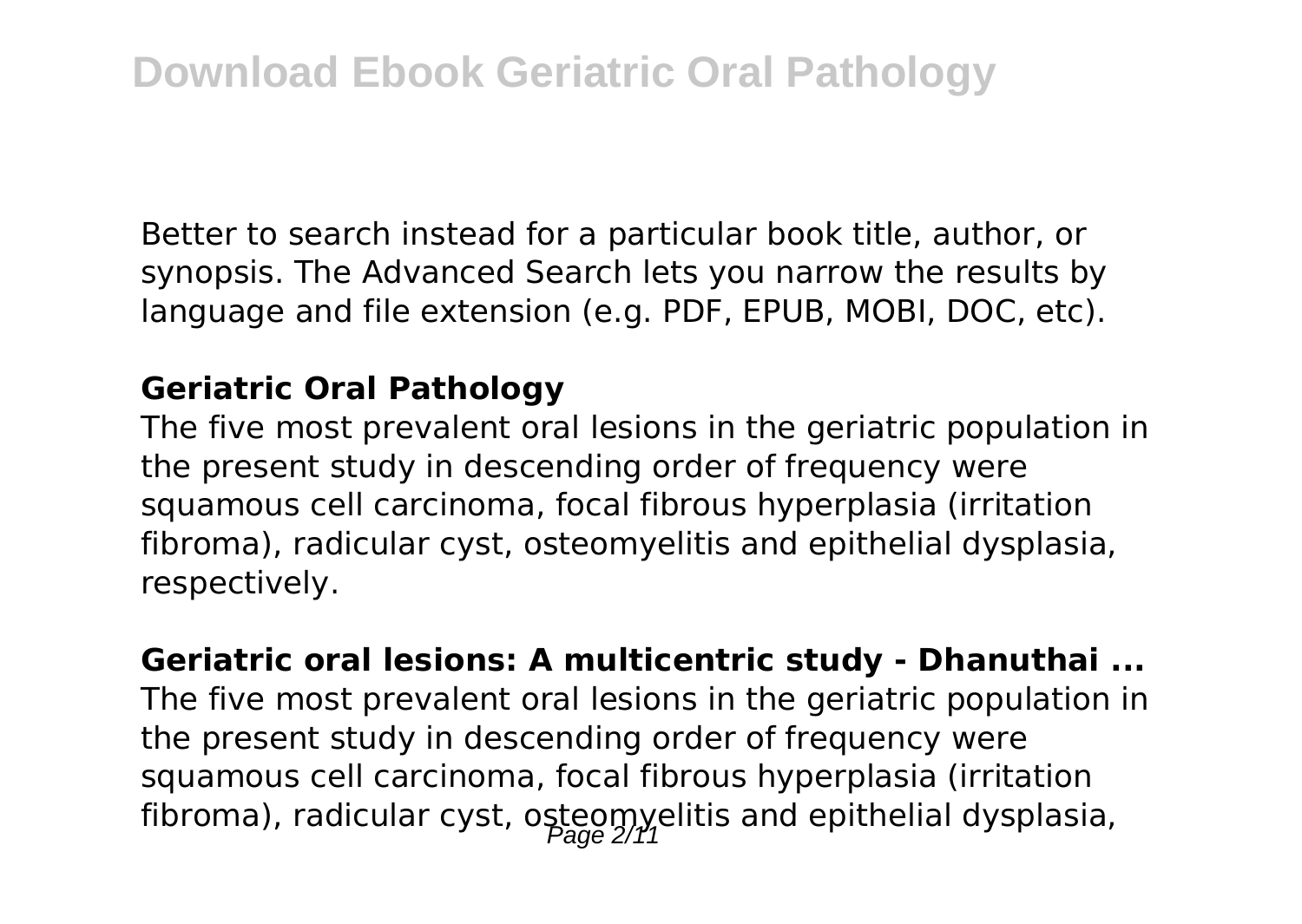respectively.

## **Geriatric oral lesions: A multicentric study - Dhanuthai ...**

The five most prevalent oral lesions in the geriatric population in the present study in descending order of frequency were squamous cell carcinoma, focal fibrous hyperplasia (irritation fibroma), radicular cyst, osteomyelitis and epithelial dysplasia, respectively.

#### **Geriatric oral lesions: A multicentric study.**

A retrospective study of more than 52,000 oral biopsies over a 33 year time period was reviewed. Nearly 16% of the biopsies from patients aged 65 years and older and 4.8% from patients aged 85-98. The most frequent diagnosis with-in the younger group was a Fibroma, whereas for the older group, Squamous Cell Carcinomawas most frequently diagnosed.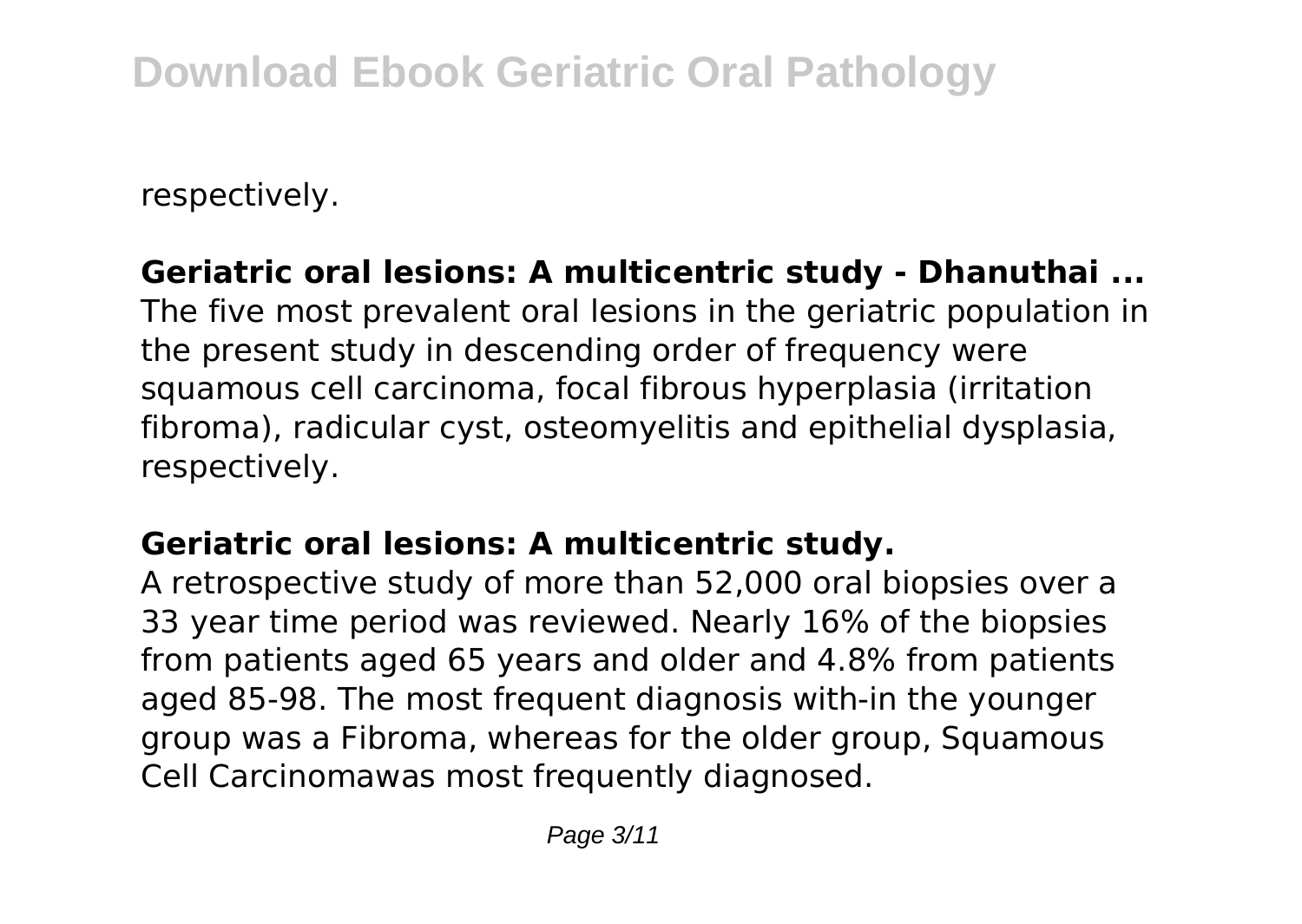#### **Oral Biopsies in the Geriatric Patient — Brookline Oral ...**

Author information: (1)Oral Pathology, Faculty of Dental Sciences, Sri Ramachandra Institution of Higher Education and Research, ... Indices such as the Oral Health Impact Profile, Oral Impacts on Daily Performances, and the Geriatric Oral Health Assessment Index (GOHAI) have been used to measure OHRQoL. This study was designed to assess OHRQoL ...

#### **Evaluation of Oral Health Status Using the Geriatric Oral**

**...**

guide geriatric oral pathology as you such as by searching the title publisher or authors of guide you truly want you other common oral conditions in this population are xerostomia dry mouth and oral candidiasis which may lead to acute pseudomembranous candidiasis thrush erythematous lesions denture a total of 534 cases of oral lesions retrieved from the files of the oral pathology laboratory of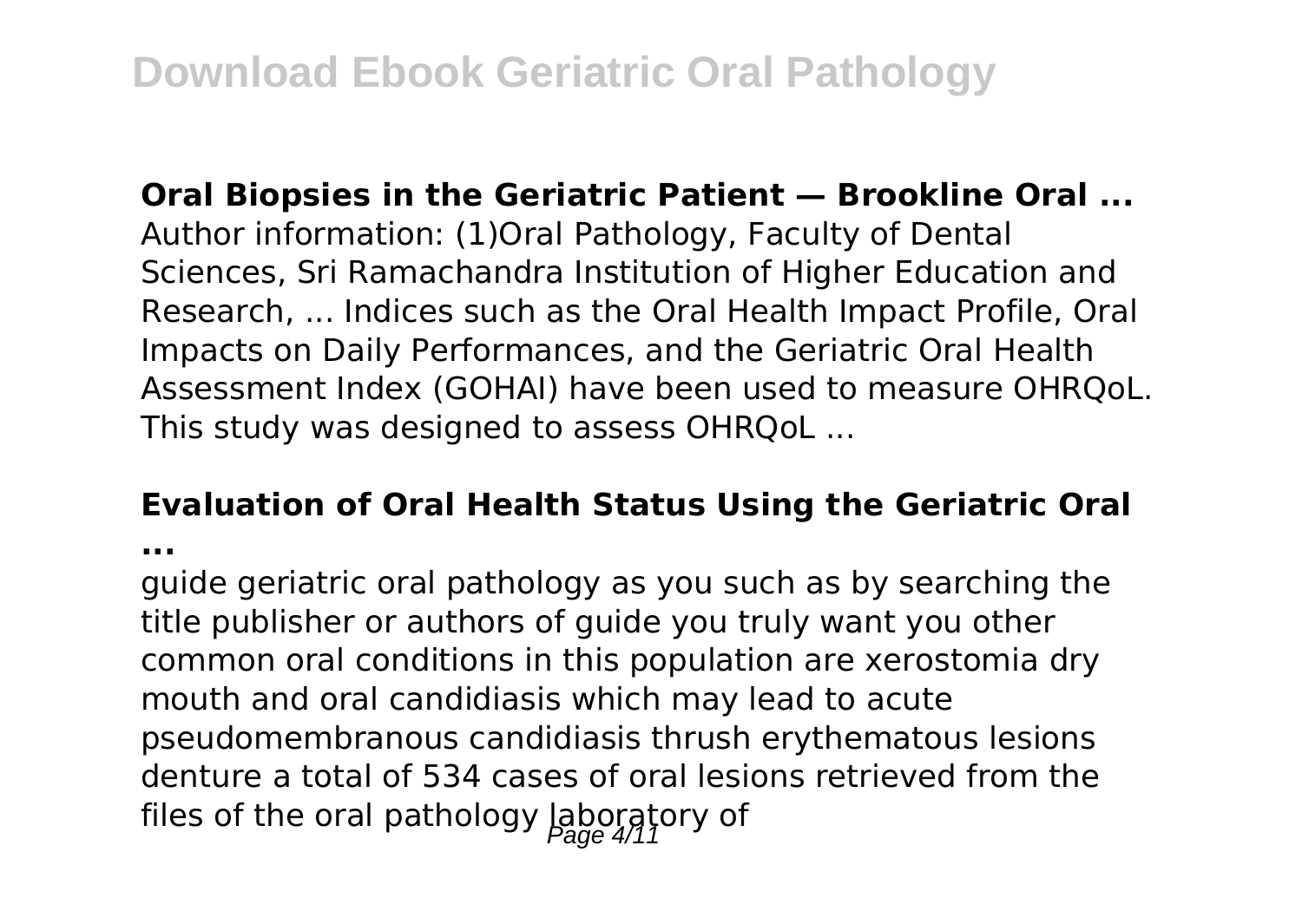#### **Geriatric Oral Pathology PDF**

When I came to the United States, I went on to receive a subspecialty in Geriatric Dentistry from Harvard University School of Medicine and Dentistry. I also studied at University of Maryland and earned a Master's in Oral Pathology. Before opening Yousefi Washington Clinic, I served as a Research Fellow at the Armed Forces Institute of ...

**Mehdi Yousefi, DMD, MS Geriatric and Oral Pathology ...** Geriatric Dentistry MASTER Program Breakdown: If you are interested in the medical conditions that affect older patients, consider applying to the Online Masters Degree in Geriatric Dentistry. This program is a unique and innovative opportunity for practicing dentists who want to learn more on a wide variety of issues while focusing on the unique dental needs of older adult patients within the  $\frac{1}{2}$   $\frac{1}{2}$   $\frac{1}{2}$   $\frac{1}{2}$   $\frac{1}{2}$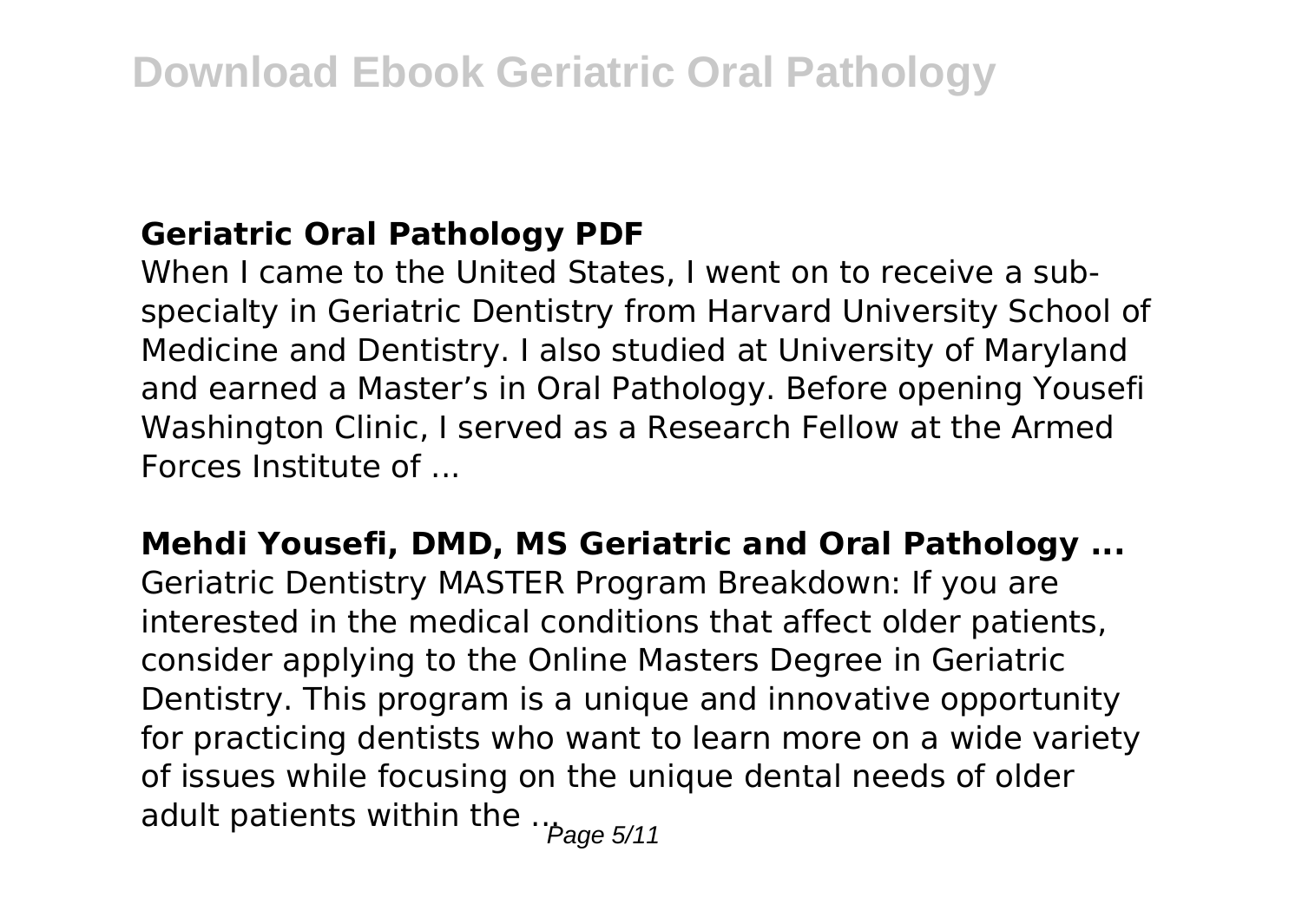# **Online Geriatric Dentistry Programs | Master of Science or ...**

Older persons are at risk of chronic diseases of the mouth, including dental infections (e.g., caries, periodontitis), tooth loss, benign mucosal lesions, and oral cancer. Other common oral ...

# **Common Oral Conditions in Older Persons - American Family ...**

This presentation was created for a dental hygienist who educates health care personnel who work with the elderly. Slideshare uses cookies to improve functionality and performance, and to provide you with relevant advertising.

#### **Oral Health For Older Adults - SlideShare**

Geriatric oral surgery is our specialty. Some of the most common issues our senior patients  $\frac{page}{page}$  arthritis and osteoporosis.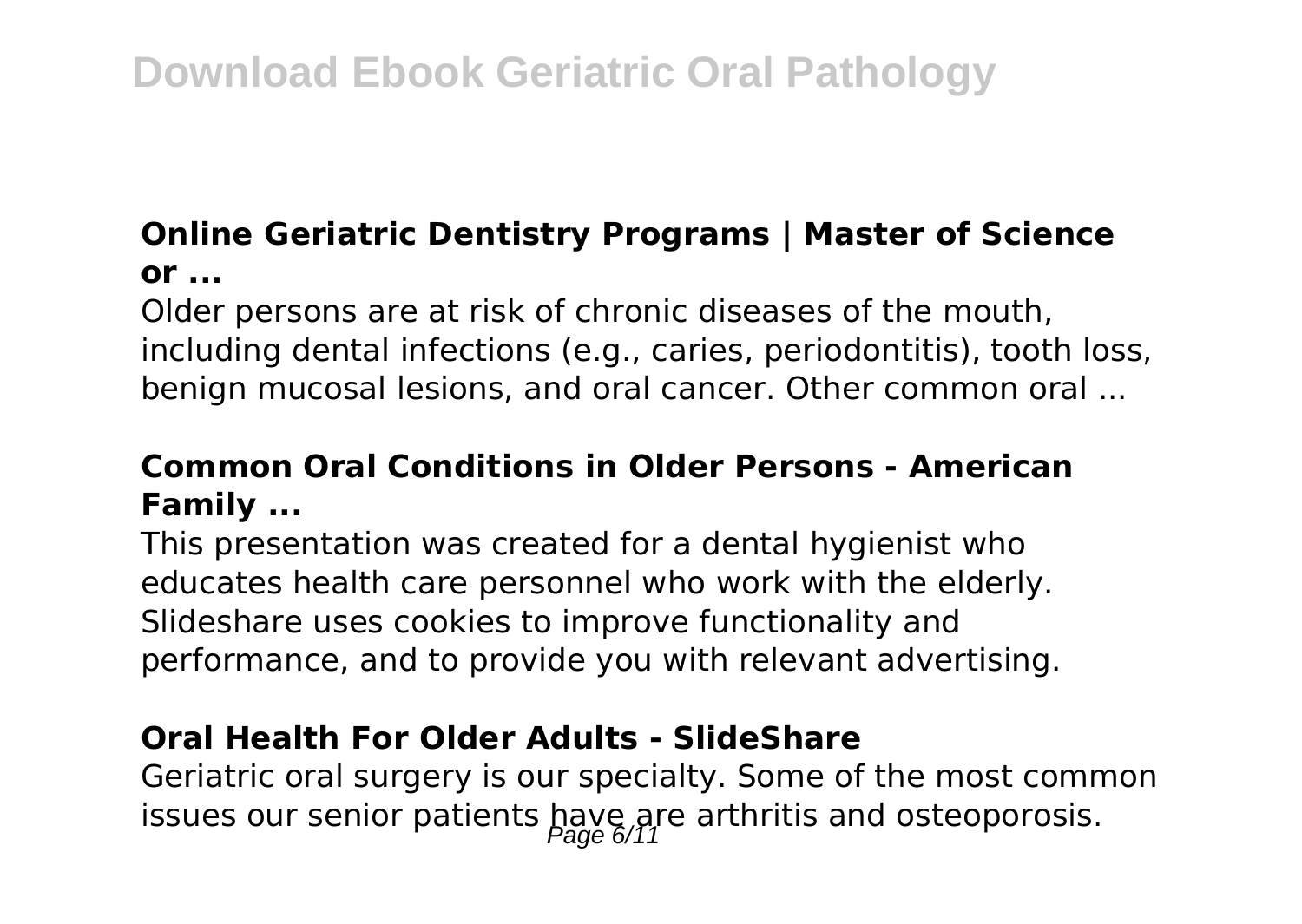Both of these conditions can have profound impacts on the bones and joints of the jaw. Plus, years of eating, smiling and just plain living have given those choppers a run around the block.

## **Restorative Oral Surgery Treatments for Geriatric Patients**

Geriatric oral health assessment index. The GOHAI consists of 12 closed-ended questions (presented in Appendix I) evaluating selfperceived oral health, including pain, discomfort, and psychosocial impact .The response to each question was assessed using a four-point scale, where  $1 =$  never,  $2 =$ sometimes,  $3 =$  frequently, or  $4 =$  always . Responses scored as 1 and 2 were indicative of better oral

#### **Evaluation of Oral Health Status Using the Geriatric Oral**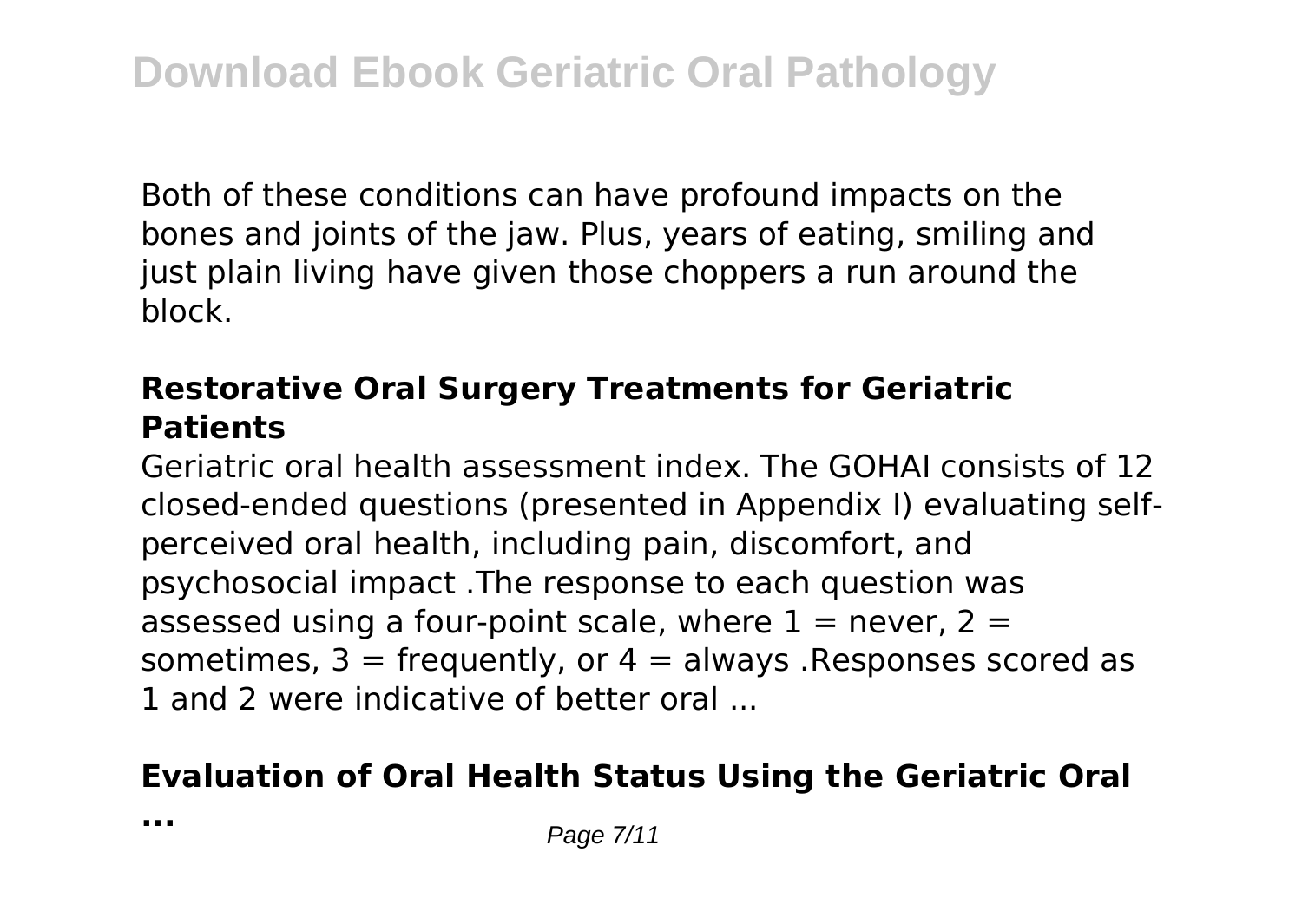Oral pathology is the dental specialty that studies the causes and effects of diseases affecting the mouth and surrounding structures, according to the American Academy of Oral and Maxillofacial Pathology.These diseases can involve the teeth, the supporting bones and the temporomandibular joints, as well as the gums, tongue and other soft tissues, like the salivary glands.

## **Oral Pathology and 4 Common Oral ... - Colgate® Oral Care**

Develop the foundation in pathology you need to recognize the signs and symptoms of the oral conditions and the manifestations of systemic diseases you'll encounter in clinical practice. Step by step, you'll learn about the etiology of each disease or condition, how to recognize it, what the diagnostic process is, how the disease progresses ...

# General and Oral Pathology for Dental Hygiene Practice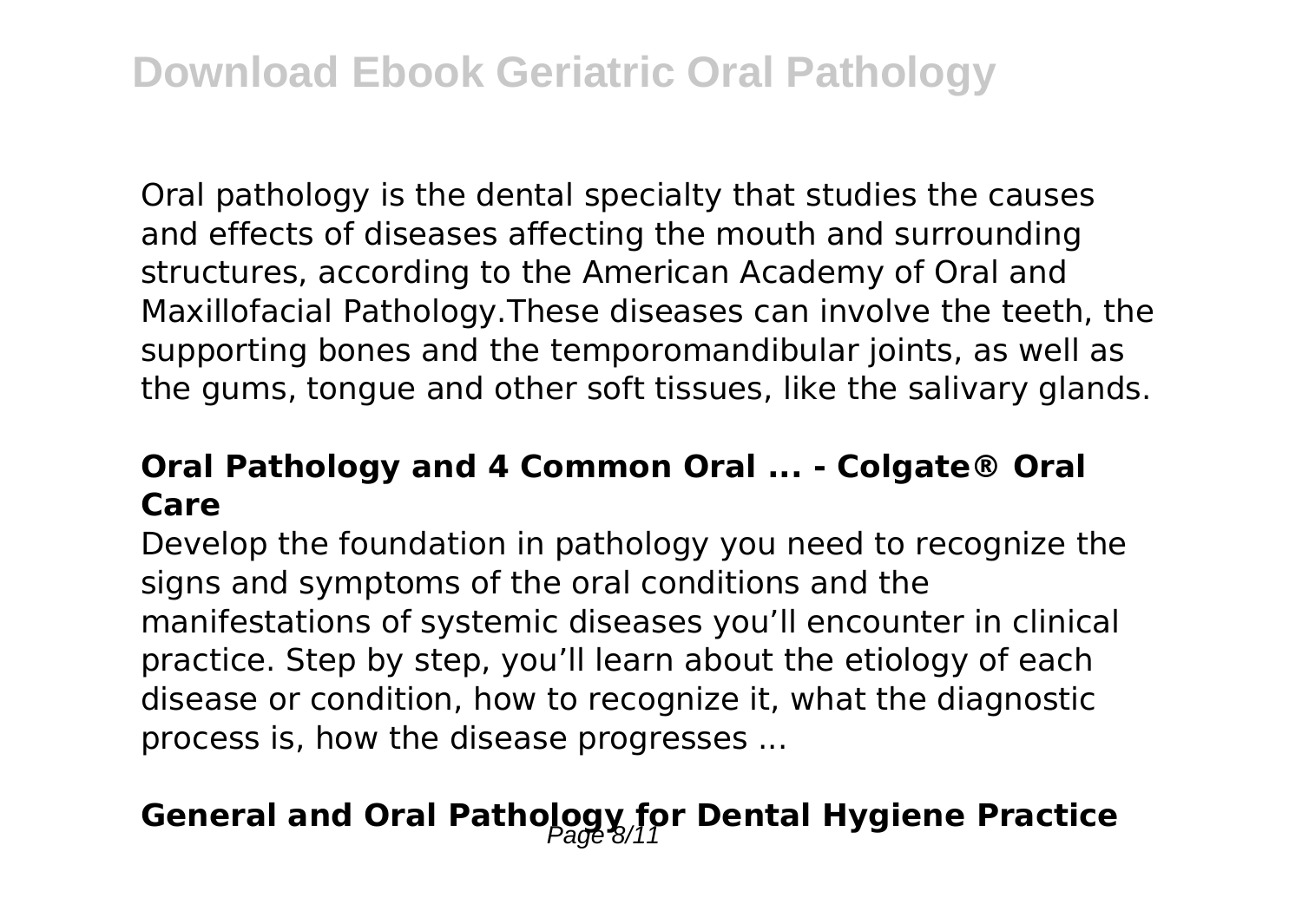# **Download Ebook Geriatric Oral Pathology**

#### **PDF**

Poor oral hygiene has been implicated in the development of aspiration pneumonia in frail patients. In fact inadequate oral care can cause colonisation of microbes in the oral cavity. In particular, this type of pneumonia has been associated with an increase in respiratory pathogens in the oral cavity.

#### **Geriatric Dentistry: Chlorhexidine against Oral ...**

A geriatric assessment is essential to the establishment of a realistic, well-planned, and beneficial course of dental treatment. The development of the tools and an approach to the individual assessment is base on the findings of measures of oral health status in older adult population assessments.

#### **6: Geriatric Patient Assessment | Pocket Dentistry**

Geriatric Oral Pathologypresented by Ashley Clark, DDS and David Fray, DDS. This lecture is designed to inform the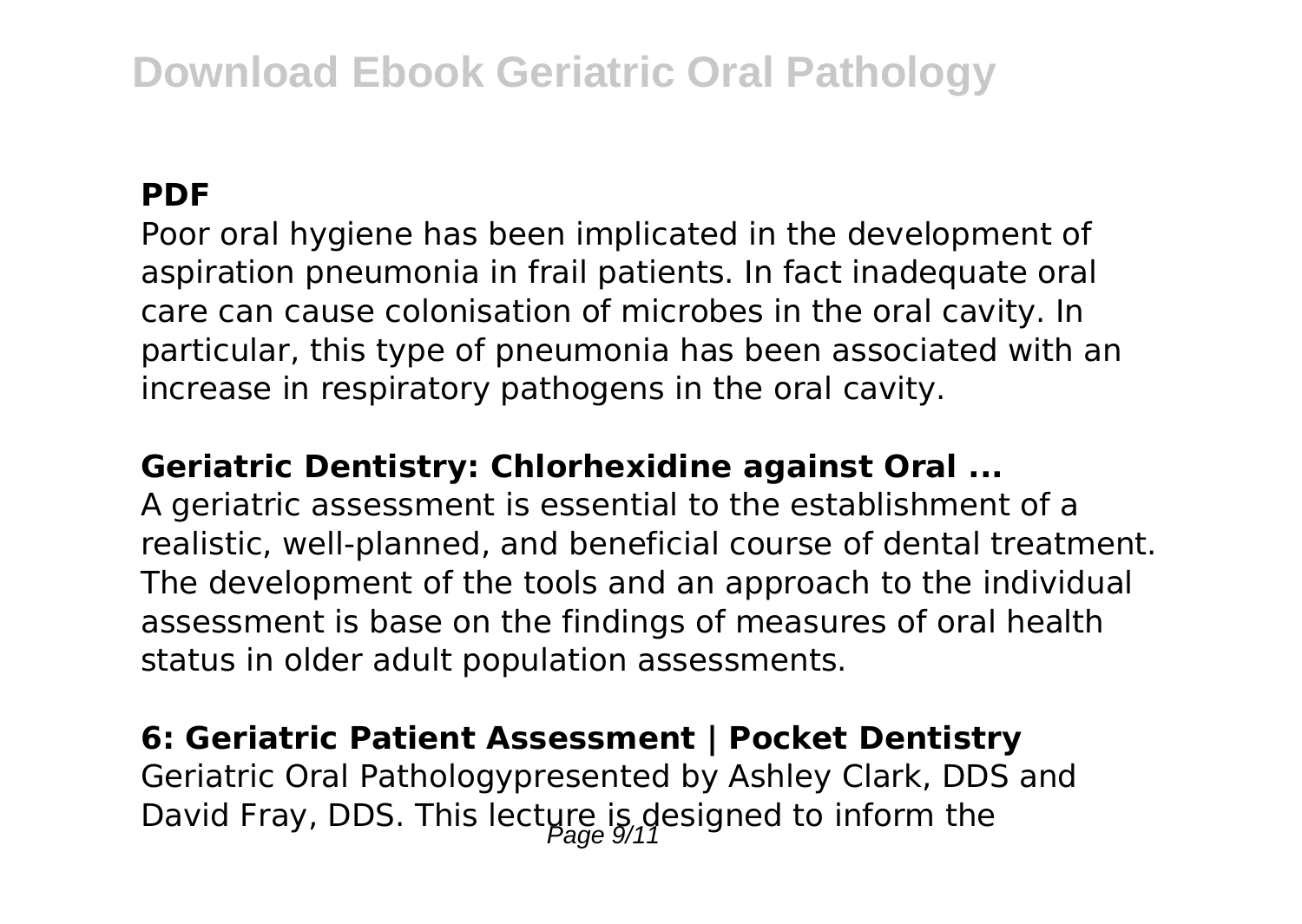participant about various oral conditions with a special focus on the geriatric population. At the conclusion of this course, participants should feel more comfortable recognizing oral pathology in their geriatric patient population and understand how to proceed with treatment or referral.

**The Greater Houston Dental Society December General ...** The manifestations of primary herpetic infection may be flulike symptoms or subclinical. In primary gingivostomatitis, after an incubation period of approximately 1 week, the patient complains of fever, malaise, and irritability. Marginal gingivae become fiery red, edematous, and may bleed easily.

Copyright code: d41d8cd98f00b204e9800998ecf8427e.

Page 10/11